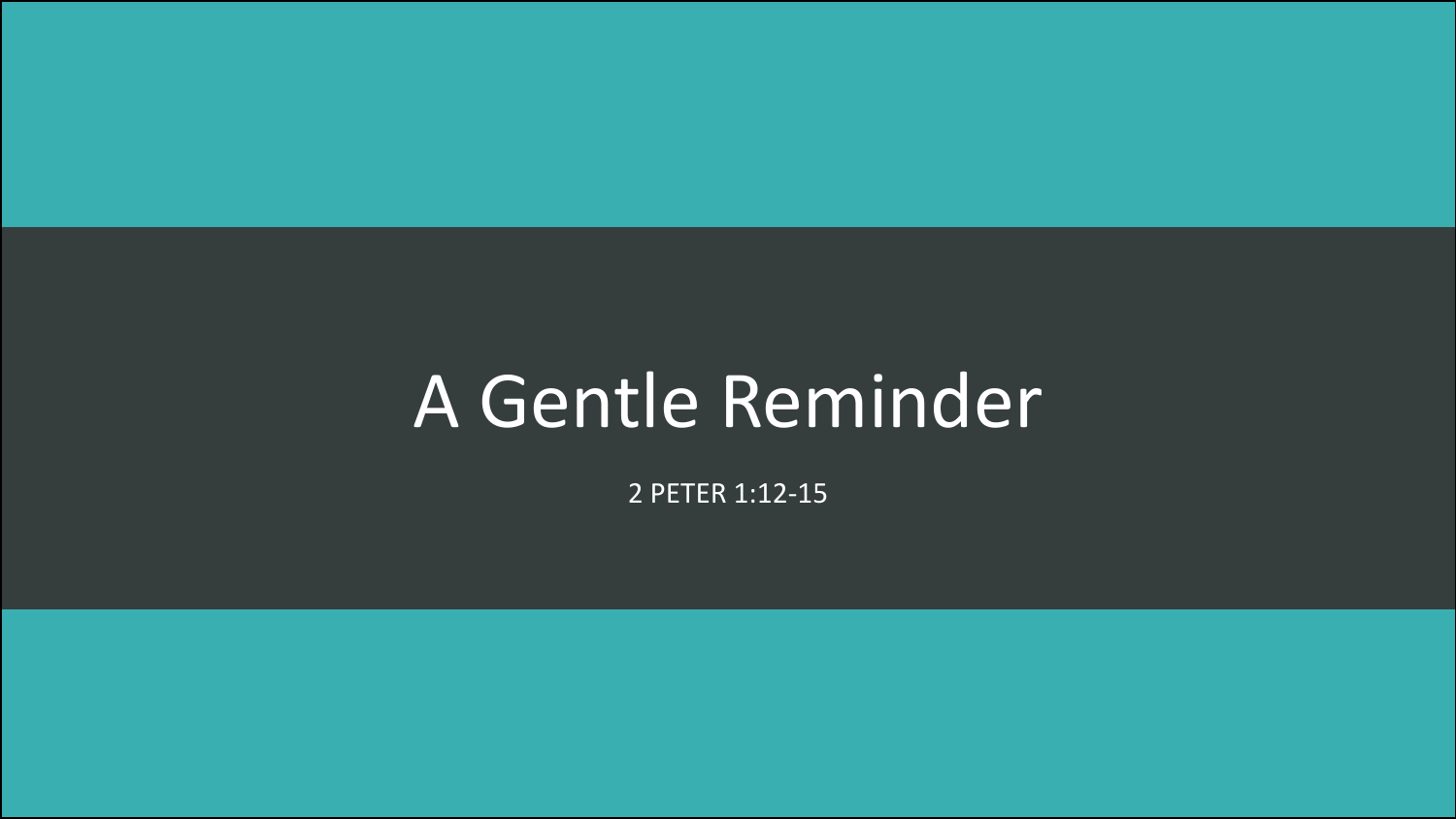## The Preacher's Dilemma

- Often, I think "I've already preached about that."
	- This is especially true after preaching for the same group for many years.
	- I might ignore topics because "everyone already knows these things"
	- There are reasons for preaching the "same old things."
- Peter continually reminded his readers "though you know and are established in the present truth" - 2 Pet. 1:12
	- Why? To stir them  $up 2$  Pet. 3:1-7
	- They needed reminding of matters concerning their entrance into Christ's kingdom – 2 Pet. 1:10-11, 9
	- Thus, preaching on certain topics is needed because we need reminding.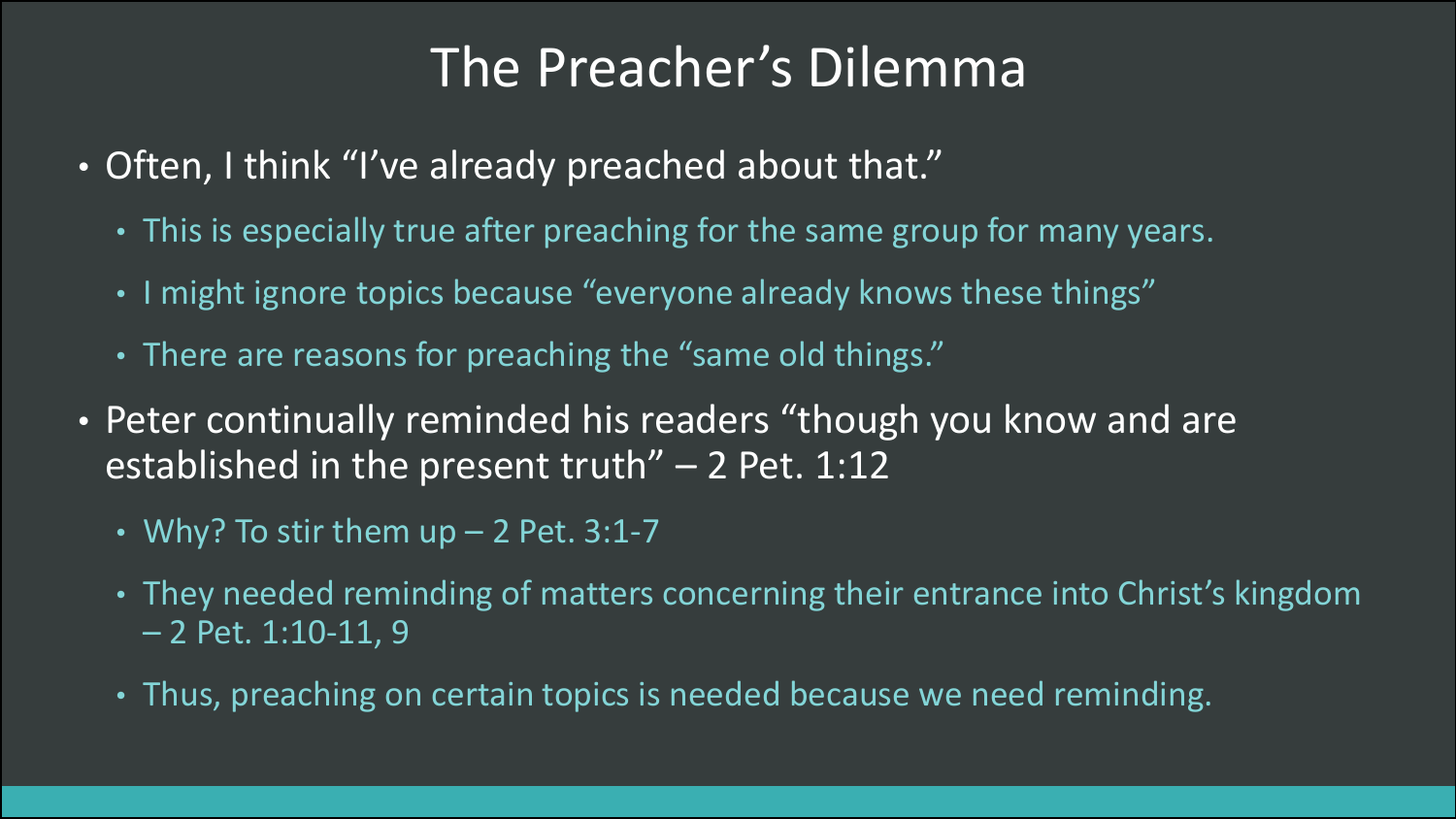## I Must Not Be Negligent to Remind You

- Peter was doing what God had always instructed.
	- Israelite parents were warned to remember and remind their children of God's wondrous acts – Deut. 4:9; 6:10-12; 8:11, 19
	- God made provisions for the children who came to the age of understanding to be instructed in the Law – Deut. 31:9-13
	- The pot of manna and Aaron's rod that budded were placed in the Ark of the Covenant to remind Israel of important past events – Ex. 16:32-34
	- The Passover was a memorial, or reminder Ex. 12:24-27
	- The kings of Israel were to frequently remind themselves of God's law Deut. 17:18-19
- If this seems like too many reminders, don't forget that Israel and its kings still forgot God! – Jud. 2:7-10